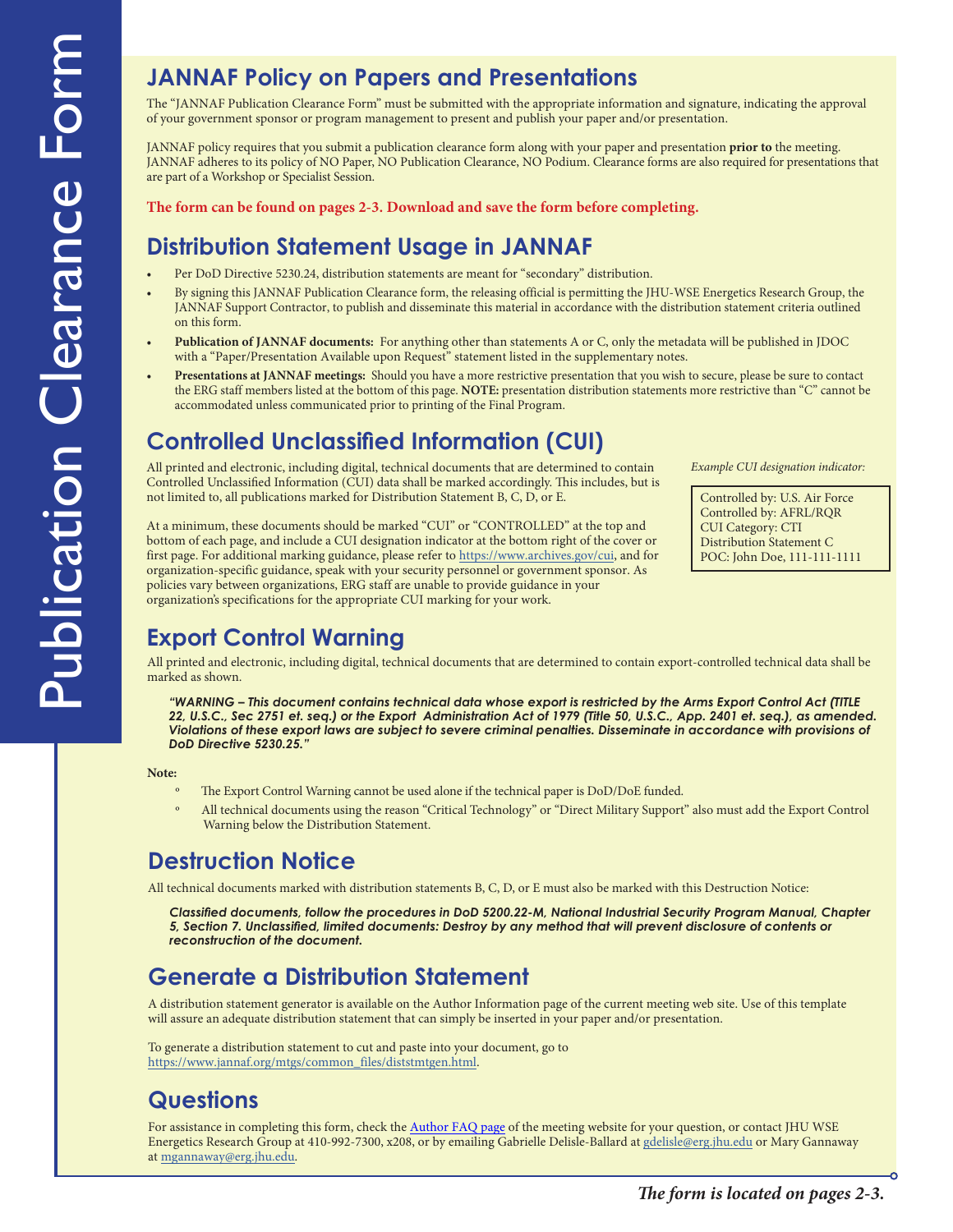| <b>Publication Clearance Form</b><br>(for publishing either a paper or a presentation in JDOC)                                                                                                                                                                                                                                                                                                                                                                                                                                                                                                                                                                                                                                                                                                                                                            |                                     | Joint Army-Navy-NASA-Air Force (JANNAF)<br>JPM / PIB / 51 <sup>st</sup> CS / 39 <sup>th</sup> APS /<br>39th EPSS / 33rd ESHS / 16th MSS<br><b>Joint Subcommittee Meeting</b> |
|-----------------------------------------------------------------------------------------------------------------------------------------------------------------------------------------------------------------------------------------------------------------------------------------------------------------------------------------------------------------------------------------------------------------------------------------------------------------------------------------------------------------------------------------------------------------------------------------------------------------------------------------------------------------------------------------------------------------------------------------------------------------------------------------------------------------------------------------------------------|-------------------------------------|------------------------------------------------------------------------------------------------------------------------------------------------------------------------------|
| <b>Download and Save Form Before Completing</b>                                                                                                                                                                                                                                                                                                                                                                                                                                                                                                                                                                                                                                                                                                                                                                                                           |                                     | Hampton, $VA \cdot 6 - 10$ June 2022                                                                                                                                         |
| *Title:                                                                                                                                                                                                                                                                                                                                                                                                                                                                                                                                                                                                                                                                                                                                                                                                                                                   |                                     | *Tracking No.:                                                                                                                                                               |
| *Author(s):                                                                                                                                                                                                                                                                                                                                                                                                                                                                                                                                                                                                                                                                                                                                                                                                                                               |                                     |                                                                                                                                                                              |
| *Organization Name:                                                                                                                                                                                                                                                                                                                                                                                                                                                                                                                                                                                                                                                                                                                                                                                                                                       |                                     | *Phone:                                                                                                                                                                      |
| *This Form Applicable to (select one):<br>Paper Only                                                                                                                                                                                                                                                                                                                                                                                                                                                                                                                                                                                                                                                                                                                                                                                                      | <b>Presentation Only</b>            | Both Paper and Presentation                                                                                                                                                  |
| If this Clearance Form applies to a presentation, can your presentation be published?:                                                                                                                                                                                                                                                                                                                                                                                                                                                                                                                                                                                                                                                                                                                                                                    | Publish                             | Do NOT Publish                                                                                                                                                               |
| This is a U.S. Government-sponsored technical information exchange meeting. Attendance is restricted to invited U.S. citizens whose<br>organization is certified with the Joint Certification Program Office (JCP) (1-800-352-3572;<br>https://www.dla.mil/HQ/LogisticsOperations/Services/JCP/.) for receipt of militarily-critical technical data (DD 2345) and has DoD or<br>NASA sponsorship. Proceedings will be published by the JHU WSE Energetics Research Group (JHU WSE ERG) in the JANNAF Digital<br>Online Collection (JDOC).                                                                                                                                                                                                                                                                                                                 |                                     |                                                                                                                                                                              |
| <b>Releasing Authorization</b>                                                                                                                                                                                                                                                                                                                                                                                                                                                                                                                                                                                                                                                                                                                                                                                                                            |                                     |                                                                                                                                                                              |
| For all papers/presentations, the qualified releasing official is permitting the JHU-WSE Energetics Research Group, the JANNAF<br>Support Contractor, to publish and disseminate this material in accordance with the distribution statement criteria outlined on this<br>form to qualified government, industrial, and academic subscribers within the JANNAF community. Those recipients must then follow<br>the distribution criteria or obtain authorization from the originating command for secondary distribution to entities who do not meet<br>the distribution criteria.                                                                                                                                                                                                                                                                        |                                     |                                                                                                                                                                              |
| NOTE: Work done by US government, or for US government contract or grant requires a government official's signature for release.                                                                                                                                                                                                                                                                                                                                                                                                                                                                                                                                                                                                                                                                                                                          |                                     |                                                                                                                                                                              |
| DoD Funded: work performed under DoD contract, subcontract, or grant.<br>Ω<br><b>Company or Privately Funded</b><br>O<br>Other Government Funded: Includes NASA, DoE, etc.                                                                                                                                                                                                                                                                                                                                                                                                                                                                                                                                                                                                                                                                                |                                     |                                                                                                                                                                              |
| *Security Classification of Publication: O Unclassified<br>Classified by:<br>Derived from:                                                                                                                                                                                                                                                                                                                                                                                                                                                                                                                                                                                                                                                                                                                                                                | O Confidential<br>$\bigcirc$ Secret | Declassify on:                                                                                                                                                               |
| Government contract or grant number(s) under which work was performed:                                                                                                                                                                                                                                                                                                                                                                                                                                                                                                                                                                                                                                                                                                                                                                                    |                                     |                                                                                                                                                                              |
| *Releasing Official's Name/Title:                                                                                                                                                                                                                                                                                                                                                                                                                                                                                                                                                                                                                                                                                                                                                                                                                         | *Organization:                      | *City:                                                                                                                                                                       |
| *Signature:                                                                                                                                                                                                                                                                                                                                                                                                                                                                                                                                                                                                                                                                                                                                                                                                                                               | *Phone:                             | *Email:                                                                                                                                                                      |
| Controlled Unclassified Information (CUI) (Not for use with Distribution Statement A)                                                                                                                                                                                                                                                                                                                                                                                                                                                                                                                                                                                                                                                                                                                                                                     |                                     |                                                                                                                                                                              |
| *Does this material contain Controlled Unclassified Information (CUI)?                                                                                                                                                                                                                                                                                                                                                                                                                                                                                                                                                                                                                                                                                                                                                                                    | No<br>Yes                           |                                                                                                                                                                              |
| If you answered "Yes" to the previous question, you must complete this section. If "No", proceed to Distribution Statements section.<br>Use this information to generate the CUI designation indicator that must be placed in the lower right portion of page 1 of your paper<br>and/or presentation. An example is provided on page 1 of this document. Papers/presentations determined to contain CUI must also,<br>at a minimum, include "CUI" or "CONTROLLED" at the top and bottom of each page.<br>All printed and electronic, including digital, technical documents that are determined to contain Controlled Unclassified Information (CUI)<br>data shall be marked. For organization-specific marking guidance, refer to your security personnel or government sponsor. For general<br>marking guidance, refer to https://www.archives.gov/cui. |                                     |                                                                                                                                                                              |
| Controlled By (Controlling Organization/Agency):                                                                                                                                                                                                                                                                                                                                                                                                                                                                                                                                                                                                                                                                                                                                                                                                          |                                     |                                                                                                                                                                              |
| Controlled By (Office within Organization/Agency responsible for document):                                                                                                                                                                                                                                                                                                                                                                                                                                                                                                                                                                                                                                                                                                                                                                               |                                     |                                                                                                                                                                              |
| CUI Category (Select one or more from list here or provided by your organization):                                                                                                                                                                                                                                                                                                                                                                                                                                                                                                                                                                                                                                                                                                                                                                        |                                     |                                                                                                                                                                              |
| Select one (1) and provide required additional information.<br>(Note: Selection may not conflict with the publication's Distribution Statement dissemination criteria.)                                                                                                                                                                                                                                                                                                                                                                                                                                                                                                                                                                                                                                                                                   |                                     |                                                                                                                                                                              |
| Distribution Statement (Must match Distribution Statement selected on next page):                                                                                                                                                                                                                                                                                                                                                                                                                                                                                                                                                                                                                                                                                                                                                                         |                                     |                                                                                                                                                                              |
| Limited Dissemination Control (LDC) (Select from list here or provided by your organization):                                                                                                                                                                                                                                                                                                                                                                                                                                                                                                                                                                                                                                                                                                                                                             |                                     |                                                                                                                                                                              |
| Information for Point of Contact (POC) Responsible for CUI (Note: POC should belong to Controlling Organization/Office)                                                                                                                                                                                                                                                                                                                                                                                                                                                                                                                                                                                                                                                                                                                                   |                                     |                                                                                                                                                                              |
| POC Name:                                                                                                                                                                                                                                                                                                                                                                                                                                                                                                                                                                                                                                                                                                                                                                                                                                                 | POC Office Phone or Email:          |                                                                                                                                                                              |

\*This form is not yet complete\* Continue to next page for additional required information.